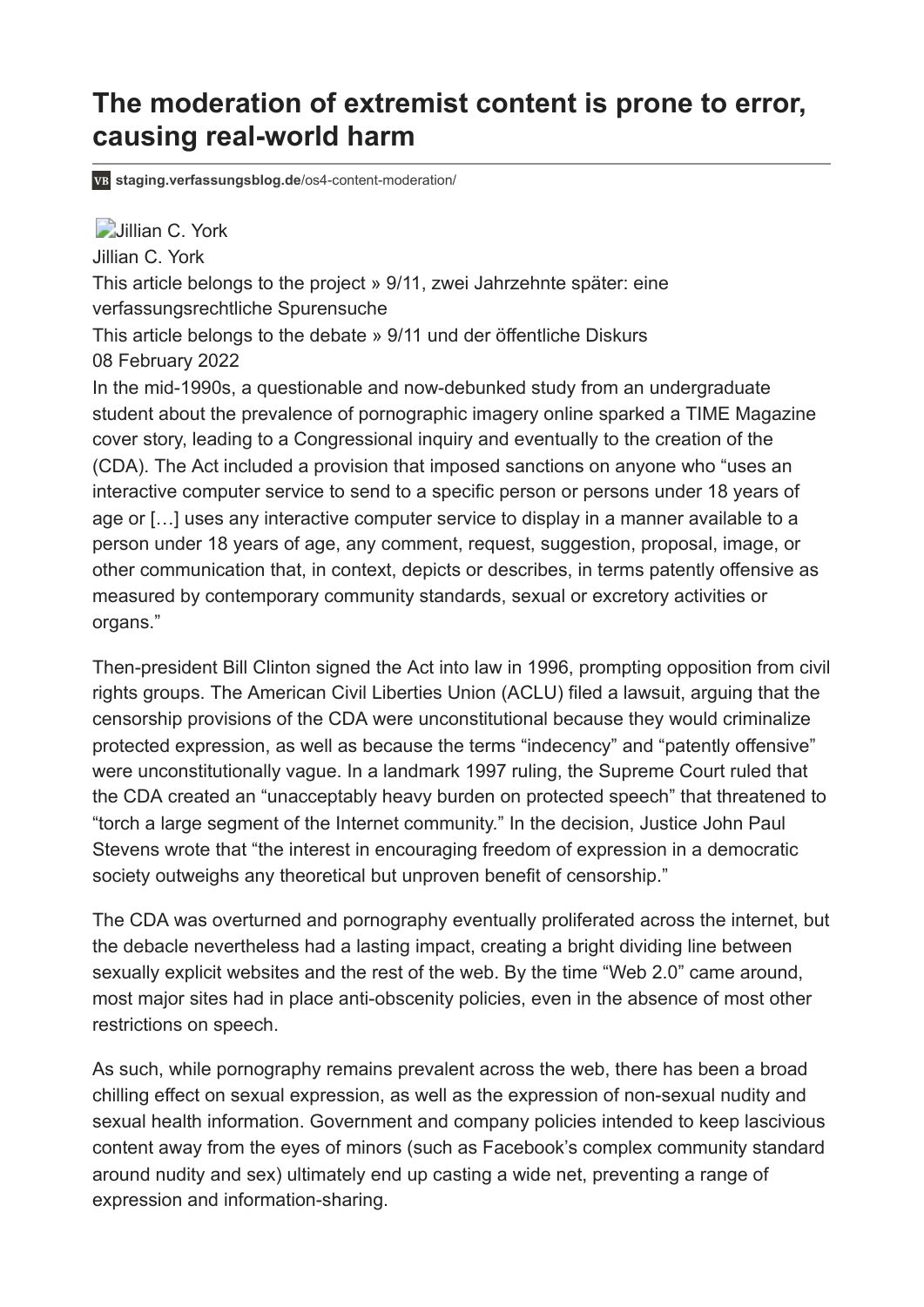### **Old tactics, new purpose**

Today, we are witnessing a similar phenomenon when it comes to extremist and terrorist content online: Policies intended to limit the ability of terrorist groups to organize, recruit, and incite—as well as for individuals to praise such groups—have been expanded in recent years and often result in the [erasure of not only extremist expression,](https://www.eff.org/wp/caught-net-impact-extremist-speech-regulations-human-rights-content) but human rights documentation, counterspeech, and art.

While some restrictions are legally required, many corporate anti-extremism policies were created in response to pressure from NGOs, governments, and the public and have little or no basis in law. For instance, while groups such as the Iranian Revolutionary Guard Corps (IRGC) are sanctioned by the United States and therefore cannot be hosted by U.S. platforms, there is no law preventing individuals from discussing the merits of their role in Iranian society.

Despite that, companies like Facebook and Google have taken a particularly hard-line approach in recent years against such groups, relying on similar tools and tactics that have long been used to moderate sexually explicit content.

In the years following the repeal of the CDA, it was not only sexually explicit adult material that proliferated across the web, but also child sexual abuse imagery (CSAM). The need to swiftly remove such content (while causing as little harm to human content moderators as possible) required the creation of tools that could identify CSAM and automate its removal. The existence of a law enforcement database of CSAM made this relatively easy, as images that showed up online could be matched to those in an existing database. Thus, [PhotoDNA](https://www.microsoft.com/en-us/photodna) — a technology that identifies CSAM and matches it to material in a database based on unique fingerprints, or hashes — was born. When images are detected, [they are reported](https://www.theguardian.com/technology/2014/aug/07/microsoft-tip-police-child-abuse-images-paedophile) to the National Center for Missing and Exploited Children (NCMEC) as required by law.

The creator of PhotoDNA, Dr. Hany Farid — a professor at the University of California, Berkeley — [suggested its use for detecting terrorist imagery,](https://www.sciencefriday.com/segments/theres-an-algorithm-to-fight-online-extremism/) initially to little interest. But as the use of social media by groups such as the Islamic State increased in both sophistication and scale, companies began to adopt the technology, relying on a database run by the Global Internet Forum to Counter Terrorism (GIFCT). Though GIFCT member companies are not required to use the database, most do, at least in part.

## **The trouble with defining 'terrorism'**

The race by companies to eradicate extremism is arguably more complex than the one to fight child sexual abuse imagery, however, and for a number of reasons. First, there is no globally agreed-upon definition of "terrorism," and throughout modern history, states have used the term to classify and deny rights to their opponents. A quick glance at the United States, European, and United Nations lists of terrorism organizations shows substantive differences in approach.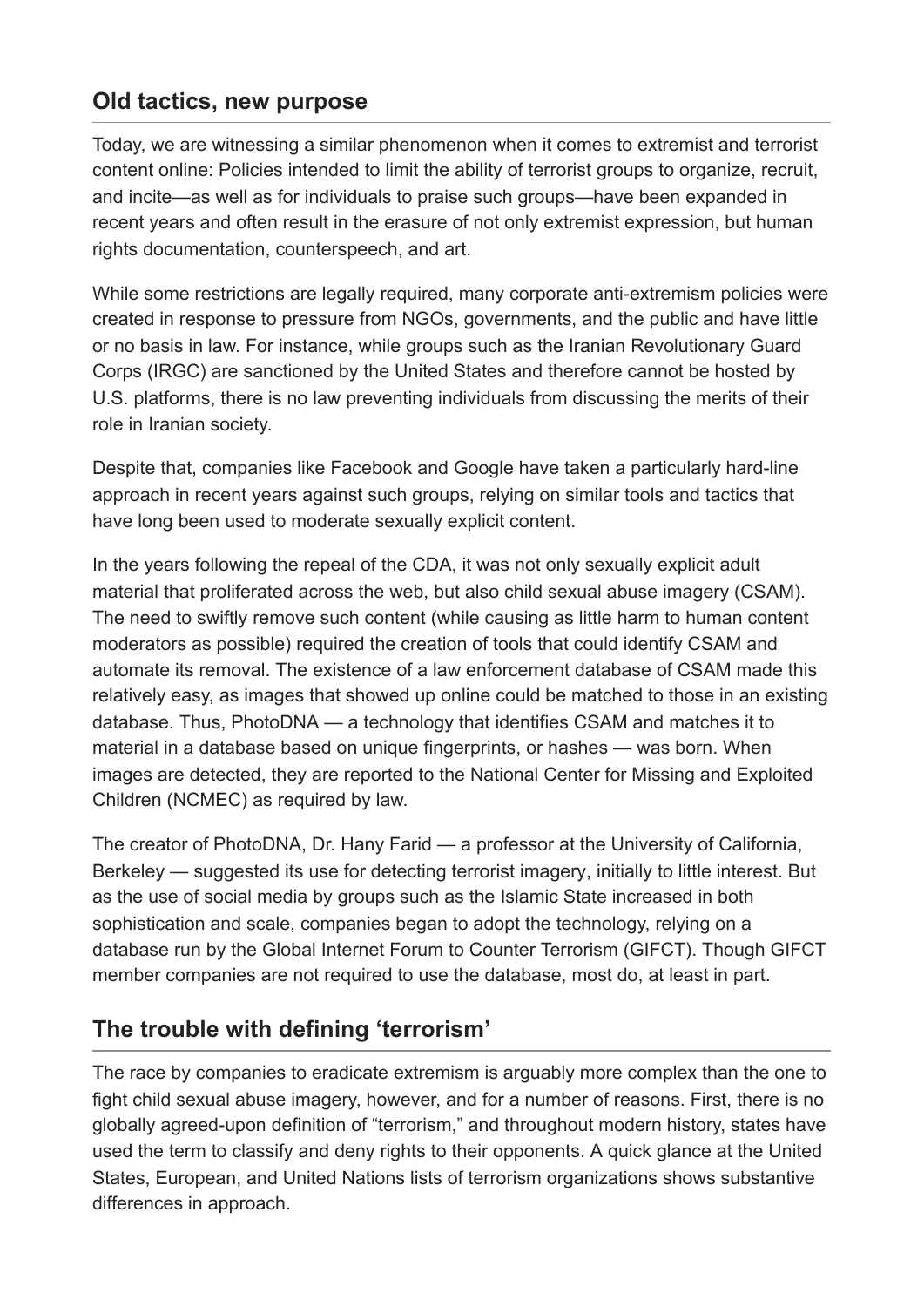Second, most major social media platforms are subject to U.S. law in some way or another, whether or not they are headquartered in the United States. They must comply with certain U.S. sanctions but are also under pressure to default to U.S. classifications classifications which are often political in nature. Without an internationally agreed-upon definition of terrorism, companies—and by extension, the public—are forced to trust the GIFCT and its member companies' definition.

This has proven troublesome. All areas of content moderation include some errors, whether the moderation is undertaken by humans, artificial intelligence, or some combination of the two, and companies are not typically forthcoming about their error rates. When it comes to online extremism specifically, there is reason to believe that overmoderation is quite common, owing to the aforementioned complexities and the rigidity and typically binary nature of how content policies are enforced.

There are numerous illustrative examples that demonstrate the complexities of moderating extremist imagery. In 2017, for instance, an Emirati journalist posted a photo which featured a picture of Hezbollah leader Hassan Nasrallah with a rainbow Pride flag overlaid across it, intended as a satirical statement. Although satire is a permitted exception to the company's rules against terrorist content, the image was removed because it contained the photo of a designated terrorist.

Documents leaked to the *Guardian* around the same time period [demonstrated](https://www.theguardian.com/news/gallery/2017/may/24/how-facebook-guides-moderators-on-terrorist-content) that Facebook moderators are trained to remove imagery that contains support, praise, or representation of terrorist groups, and to ignore those that are presented in a neutral or critical fashion. But human moderators must make split-second decisions, and must therefore memorize the faces of numerous designated individuals. The propensity for error is apparent.

### **Automation is error-prone**

Automation seems even more prone to error than humans in this area. Training data libraries can create normative attributes for certain types of image classifications; for instance, a body with large breasts is assumed to belong to a woman. The image of Nasrallah, then, presented without comment, would not be read as satirical if the machine learning algorithm was not trained to pick up on the overlaid rainbow flag.

Training a machine learning algorithm for the purpose of removing terrorist imagery requires the creation of a dataset that includes a significant amount of content in one category, which is then fed to the algorithm for training. For example, in order to accurately identify extremist content, a company like YouTube would create a set of data that it defines as extremist—such as a large number of ISIS videos—then feed that data to its algorithm. Any mistakes made by the algorithm can be difficult to understand unless specifically designed to be interpretable, machine learning algorithms cannot be understood by humans.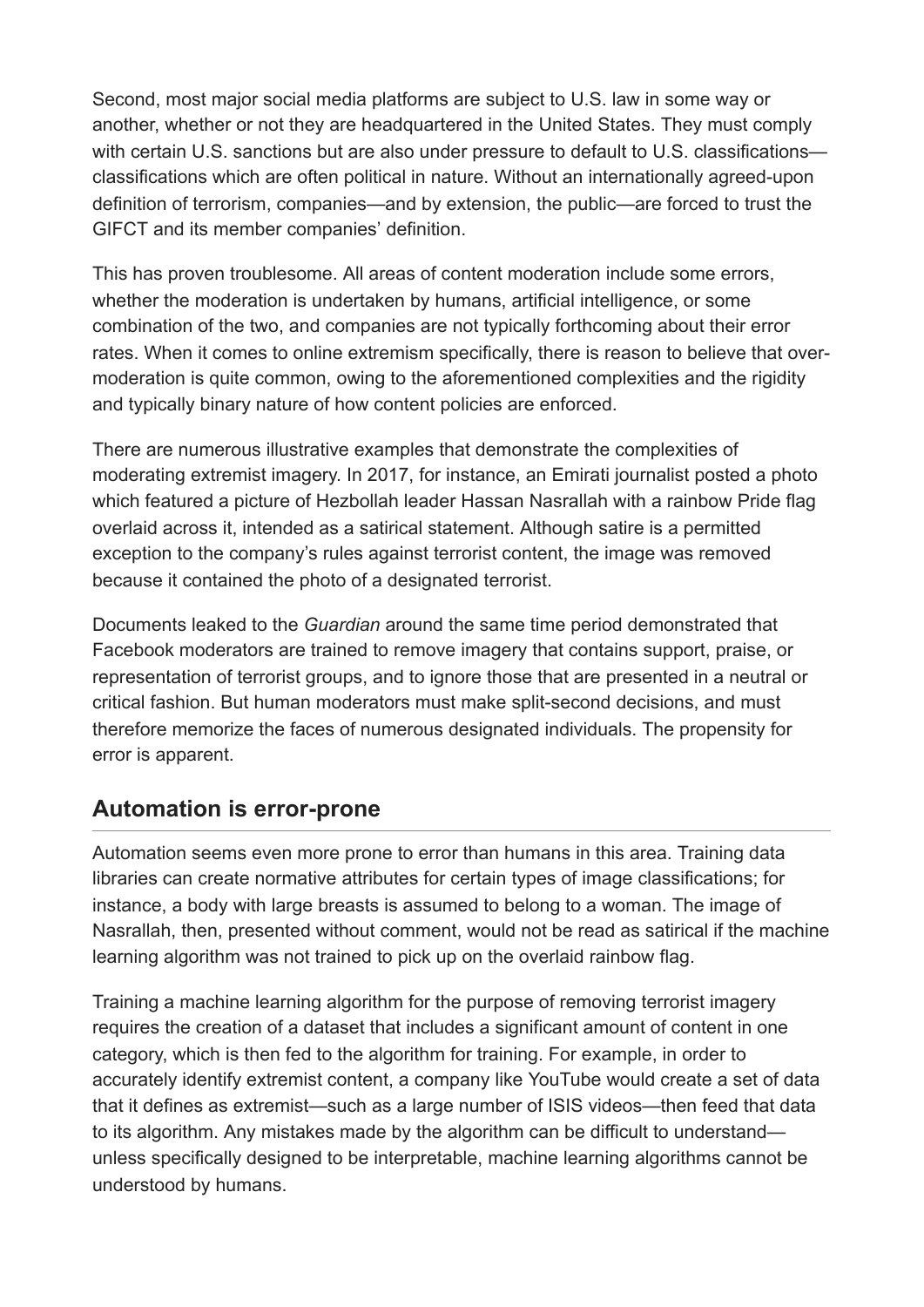Moderating text using machine-learning algorithms can be even more complex than moderating imagery. The Open Technology Institute describes the challenge thus: "In the case of content such as extremist content and hate speech, there are a range of nuanced variations in speech related to different groups and regions, and the context of this content can be critical in understanding whether or not it should be removed. As a result, developing comprehensive datasets for these categories of content is challenging, and developing and operationalizing a tool that can be reliably applied across different groups, regions, and sub-types of speech is also extremely difficult. In addition, the definition of what types of speech fall under these categories is much less clear." The Institute [concludes that](http://newamerica.org/oti/reports/everything-moderation-analysis-how-internet-platforms-are-using-artificial-intelligence-moderate-user-generated-content) "these tools are limited in that they are unable to comprehend the nuances and contextual variations present in human speech."

It is not clear how much of the GIFCT database consists of human-identified versus machine-identified content, namely because the database has not been shared with any members of civil society focused on human rights (despite demands), and the GIFCT has offered minimal information about how the database functions. Unlike the databases used for identifying CSAM, the GIFCT database has no external oversight.

Thus, any error contained within the database is multiplied across the social web. And such errors abound: In addition to satirical content such as that in the previous example, documentation of human rights violations and violent conflict is regularly removed as well. According to Syrian Archive, a group that documents and archives such content, at least 206,077 videos documenting rights violations [were made unavailable](https://www.eff.org/wp/caught-net-impact-extremist-speech-regulations-human-rights-content) on YouTube between 2011 and May 2019.

It is no surprise that companies have undertaken such drastic measures against extremist content. Politicians, law enforcement, and other officials regularly engage in hyperbole that encourages strong action whilst ignoring the potential pitfalls. An oftrepeated quote from Commander Dean Haydon, of the Met's Counter Terrorism Command [states that](https://www.arabnews.com/node/1246631/world?page=3) "Every tweet has the potential to radicalize vulnerable people," while terms like "eradicate" and "eliminate" have been used by efforts such as the [Christchurch Call,](https://www.christchurchcall.com/) an effort put forward by the governments of New Zealand and France following the attacks on a Christchurch mosque by a white supremacist in 2019.

The development of the Christchurch Call, a multi-stakeholder effort that includes governments, companies, and civil society and which works closely with the GIFCT, raises another key issue; that decisions about who is or not a terrorist, and who gets to make such a decision. The Christchurch Call was created in response to a white supremacist act of terror, and yet the focus of GIFCT—and ostensibly of the database it oversees—has been on Islamist groups such as ISIS and Al Qaeda. This demonstrates a clear disconnect in goals but also illuminates a core problem with the effort to "eradicate" terrorism: The world is not in agreement about what constitutes terrorism and, as previously mentioned, various (or perhaps most) governments have manipulated this term to suit their political goals. As such, the lack of oversight and minimal expert and civil society involvement is exceptionally troubling.